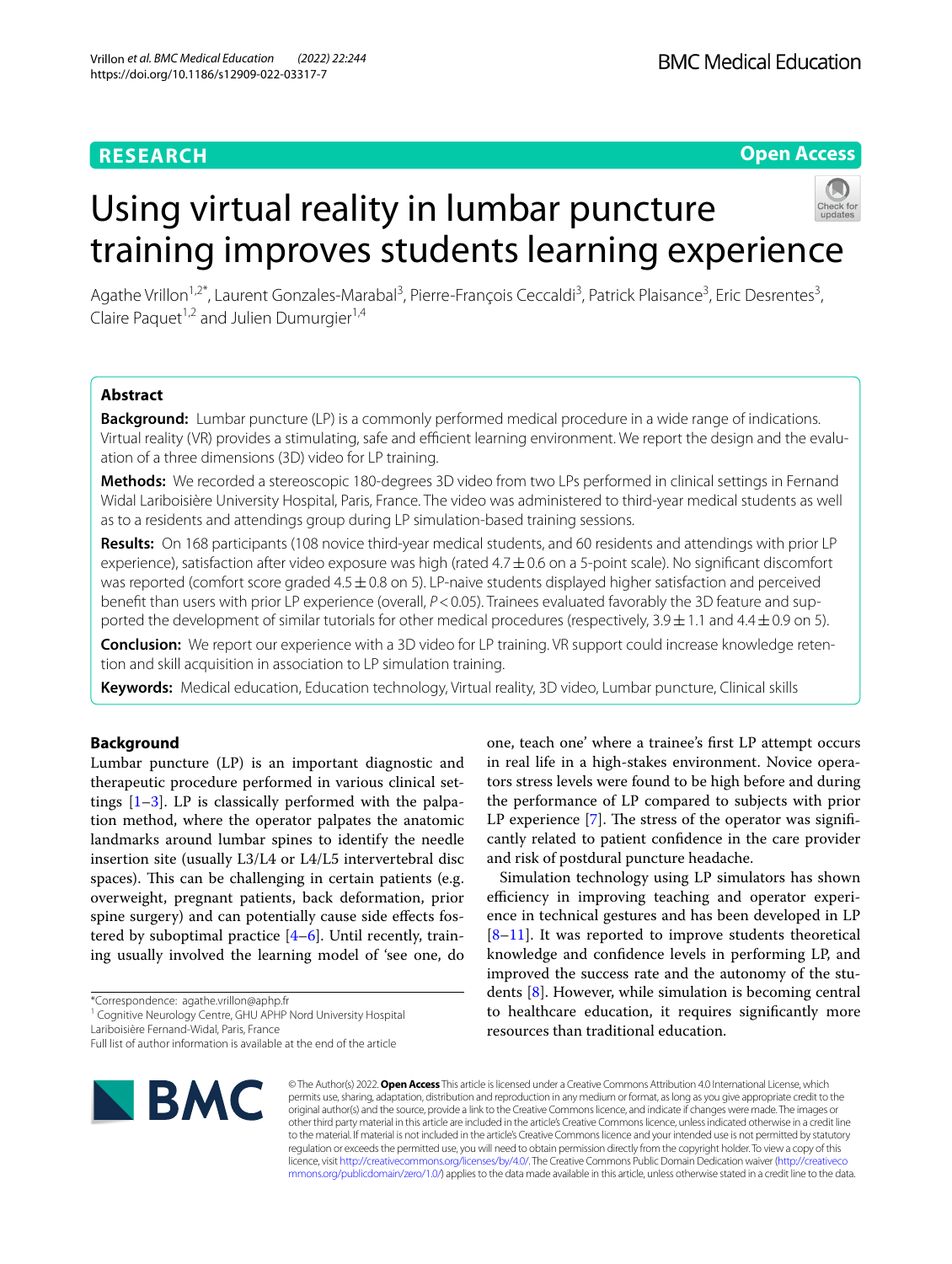Virtual reality (VR) is emerging as a new method of delivering simulation  $[12–15]$  $[12–15]$  $[12–15]$  $[12–15]$ . VR requires the use of hardware (virtual reality headset) to create an immersive simulated environment where the participant is provided with first-person learning experience [[16,](#page-7-2) [17](#page-7-3)]. Among VR technology, 180- or 360-degree videos allow the exploration of a real or artifcial three dimensions (3D) environment  $[18–20]$  $[18–20]$ . They were shown to promote increased engagement over standard two dimensions (2D) videos among medical students [\[20](#page-7-5)]. 3D videos can provide learners with a close-to-reality experience that promotes learning. In surgery, it could be used to recreate the environment of an operating room and recording procedures through the eyes of the surgeon could provide students with an optimal learning view [\[18](#page-7-4), [21](#page-7-6)]. 180- or 360-degree videos constitute an accessible form of VR as they require little material to produce and to deliver to the user. Consequently, they are becoming a more common mode of communicating knowledge and information. Nevertheless, there is a limited evidence on the objective educational benefts of the technology, compared to other teaching techniques [\[22](#page-7-7), [23\]](#page-7-8).

We report the design and development of a prototype stereoscopic 180-degree video of LP in clinical settings and its evaluation in a pilot cohort.

# **Methods**

# **Participants**

The study was conducted in Université de Paris, Paris, France, from October 2020 to June 2021. We included participants during LP simulation-based training sessions. The first cohort included residents and attendings, who had already performed LP at the time of training. The second cohort included third-year medical students

undergoing LP training session in their regular *curriculum*, with no prior LP experience. Each participant was provided a detailed overview of the study and informed consent was obtained.

# **Development of the video**

Two LPs performed in clinical settings in the Cognitive Neurology Centre, Lariboisière Fernand Widal Hospital, using atraumatic needle (pencil-point needle) were recorded (Fig. [1\)](#page-1-0). Patients flmed for the video purpose underwent LP in the context of diagnosis work up for neurological symptoms. Procedures recorded included all the steps of the LP procedure: installation of the patients, disinfection steps and sterile conditions setting, placement of the needle, collection of the liquid and end of the procedure. The camera angle gurney attempted to capture the operator view. The video was first recorded in 360 degrees, but the backward view was evaluated as of moderate interest. The video was secondarily recorded in 180 degrees allowing for a stereoscopic video (with distinct right and left eye view): two objectives facing in the same direction each recorded a 180-degree half-sphere image, one for each eye. The camera model used was Insta360 EVO (Arashi Vision Inc., China). The camera was disposed on a swivel arm for optimal flming (Manfrotto, Italy).

Software used for video treatment was: Insta 360 Studio 2019, Insta360 PR plug-in for Première Pro, Adobe Première Pro 2019 and 2020 for editing and Adobe Medias Encoder 2019 and 2020 for encoding and export. No stitching of the images was needed. Captions with explanation on each step of the procedure were added with the text placed in the operator view at zero degree ([appendices, Video Script](#page-6-7)).

<span id="page-1-0"></span>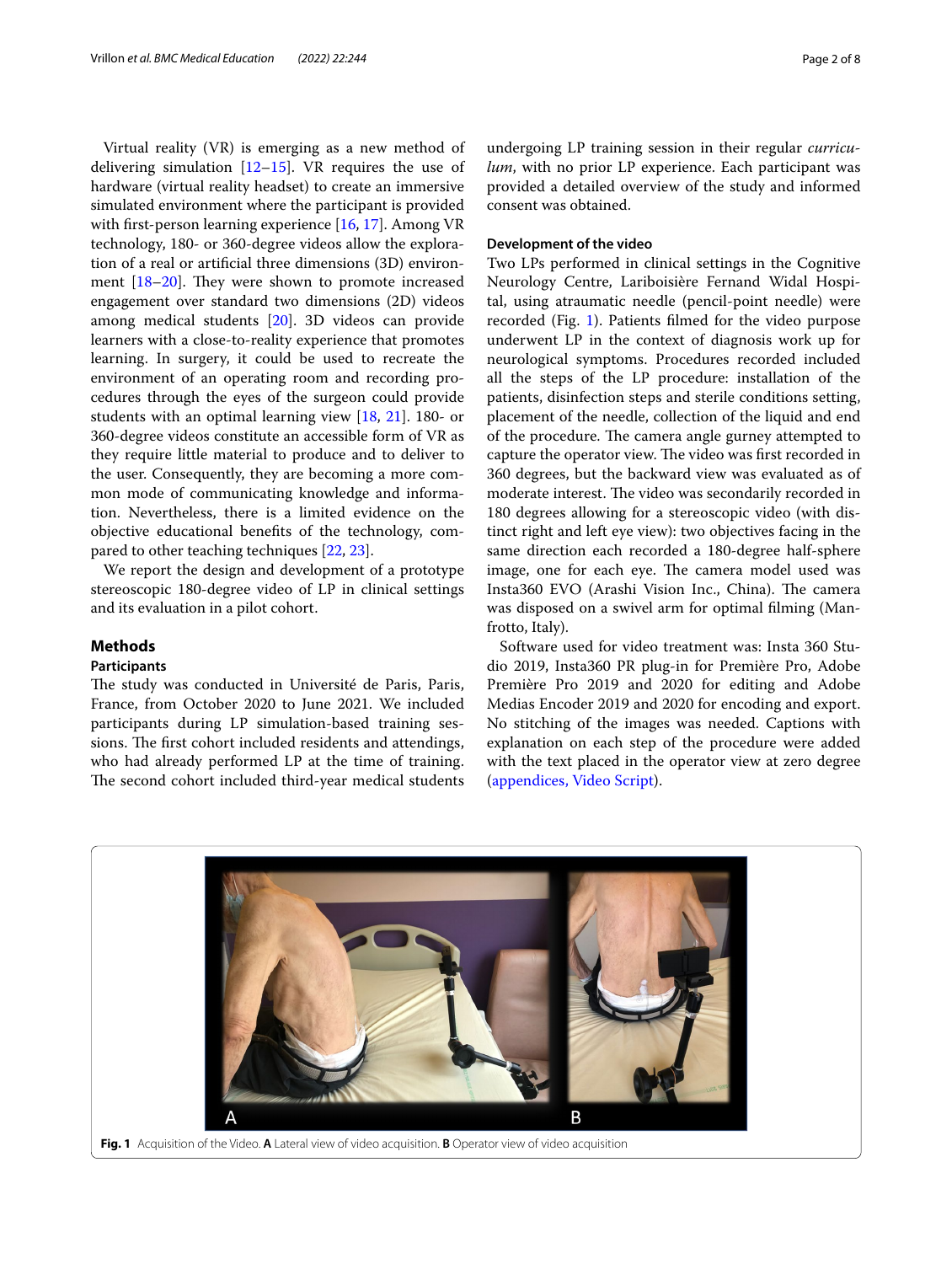The final video lasted 5min after editing and was administered through Gizmo VR Video Player, Gizmo-lite®, Cyprus (Fig. [2\)](#page-2-0). The VR headset used was Oculus Go (Oculus, Microsoft, USA). The video is available on the YouTube platform at the following URL: [https://](https://youtu.be/EqtrQUfKO9U) [youtu.be/EqtrQUfKO9U](https://youtu.be/EqtrQUfKO9U).

# **Administration of the video**

The video was administered once to included subjects during a live 2-h simulation-based training session. Simulation training protocol was previously published [[8\]](#page-6-5). In brief, the course consisted of a rapid evidence-based presentation, reviewing anatomy, indications, complications, and techniques for performing LPs in a regular video format. It was followed by the procedure demonstration and hands-on practice of LPs on simulators (patients lower torso mannequin) with direct feedback by instructors. The video was uploaded on YouTube to allow for repeated viewing, with the option of watching it as a standard video or a 180-degree VR video.

# **Evaluation methods**

We performed a survey to evaluate comfort during viewing and satisfaction after the administration of the video ([Appendices, Survey](#page-6-7)). Participants were given a questionnaire directly after the LP training session, to assess comfort during viewing, occurrence of any adverse symptoms and perceived beneft and interest of the video. Participants were fnally asked to grade their overall satisfaction. Users were also encouraged to provide verbal constructive feedback.

<span id="page-2-0"></span>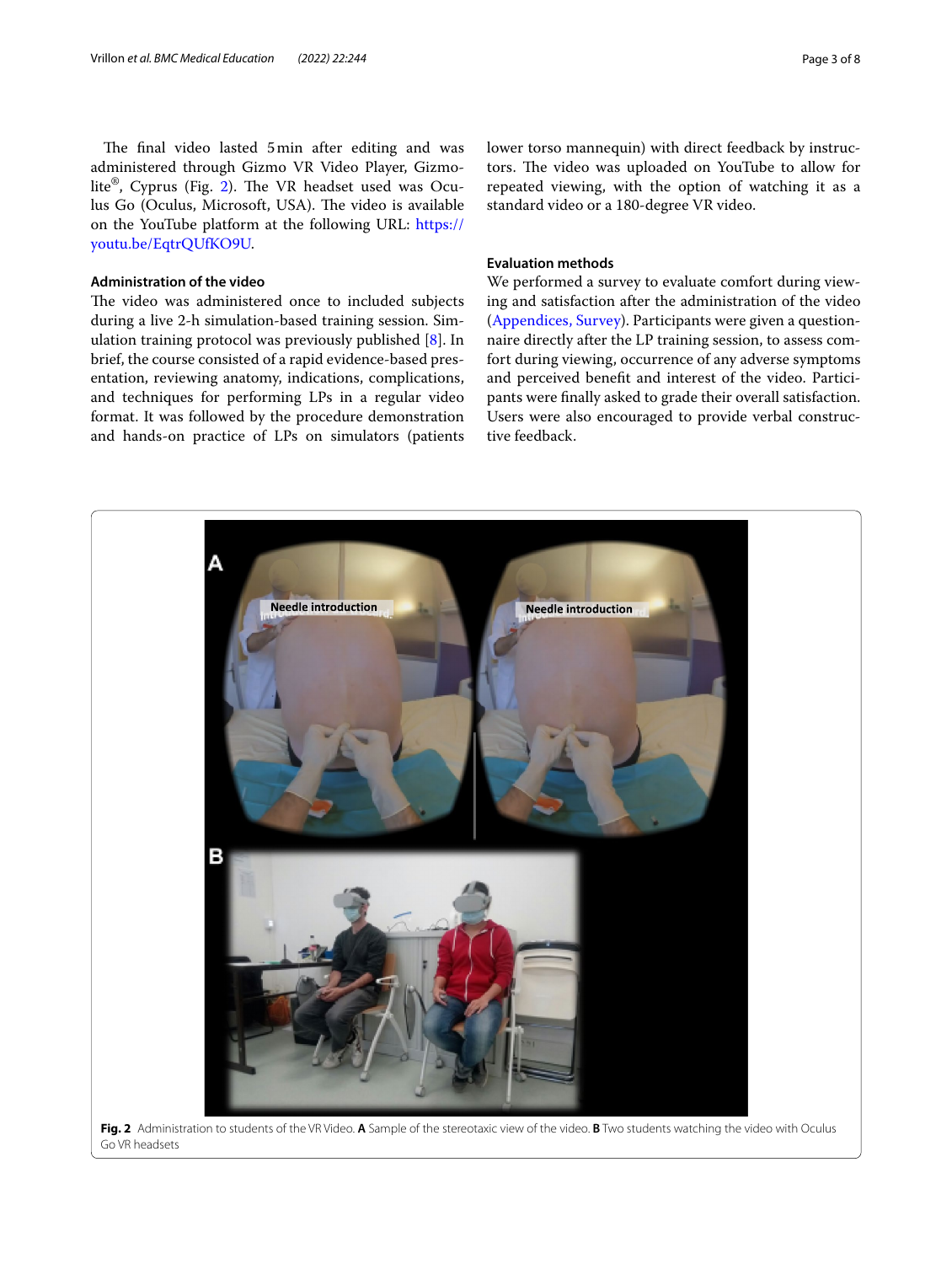#### **Statistical analysis**

Analysis was performed using GraphPad Prism version 9.00 (GraphPad Software, California USA). Continuous variables were described as mean and standard deviation, median and interquartile range, with indication of data distribution using mode and kurtosis. Categorical variables were described as number of subjects and percentage. Diferences between the frst cohort (medical student group) and the second cohort (attendings & residents group) were studied using Mann-Whiney test for continuous variables with *Z* test and Chi-squared test for categorical variables. A *p*-value <0.05 was considered significant with a confidence interval of 95% ( $CI = 95$ %).

## **Data availability**

The datasets analyzed during the current study are available from the corresponding author on a reasonable request.

# **Results**

One hundred sixty-eight subjects were administered the video and completed the survey during simulation training sessions carried out at Université de Paris, on October 26 and 27, 2020 and June the 8, 9 and 11, 2021 (Table [1\)](#page-3-0). The first cohort consisted of  $108$  third-year medical students. Forty-four percent of participants had already experienced a 360-degree video in VR. Thirteen percent possessed a personal VR headset. The second cohort included sixty subjects, including residents and attendings with prior LP experience. Video could be administered to 20 subjects by training session of 2h, using two VR headsets and one dedicated technical engineer. Sanitization of the device and of the administration area was performed between each and every participant.

# **Comfort of viewing and cybersickness**

Comfort score during video exposure was overall high, rated  $M=4.5\pm0.8$  on 5 (Table [2](#page-3-1)). Scores of dizziness,

<span id="page-3-0"></span>

| $n = 168$                       | <b>COHORT1</b><br>Medical<br>students<br>$(n = 108)$ | <b>COHORT 2</b><br><b>Attendings</b><br>and residents<br>$(n = 60)$ |
|---------------------------------|------------------------------------------------------|---------------------------------------------------------------------|
| Age, years, mean (SD)           | 21.5(1.7)                                            | 27.8(4.0)                                                           |
| Age, years, median (IQR)        | $21(20-22)$                                          | $26(25-29)$                                                         |
| Men, n (%)                      | 30 (28%)                                             | 24 (40%)                                                            |
| Prior exposure to VR, n (%)     | 48 (44%)                                             | 24 (40%)                                                            |
| Possession of VR headset, n (%) | 14 (13%)                                             | 4 (7%)                                                              |

Data is presented as mean (SD), median (IQR) or number of subjects (%) *Abbreviations*: *IQR* Interquartile range, *n* Number of subjects, *LP* Lumbar puncture, *SD* Standard deviation, *VR* Virtual reality

# <span id="page-3-1"></span>**Table 2** Tolerance of the video

| Comfort scale                       | All subjects ( $n = 168$ )                         |
|-------------------------------------|----------------------------------------------------|
| Global comfort score (rated 0 to 5) | $M = 4.5$ (SD = 0.8)<br>$Med = 5 (IOR = 4-5)$      |
| Dizziness (rated 0 to 5)            | $M = 0.5$ (SD = 0.9)<br>$Med = 0$ ( $OR = 0 - 0$ ) |
| Nausea, n (%)                       | 9(5%)                                              |
| Headaches (rated 0 to 5)            | $M = 0.3$ (SD = 0.8)<br>$Med = 0$ ( $OR = 0 - 0$ ) |
| Eye pain (rated 0 to 5)             | $M = 0.3$ (SD = 0.7)<br>$Med = 0$ ( $OR = 0 - 0$ ) |

Data is presented as mean M (SD), median Med (IQR) or or number of subjects (%). Parameters were assessed on a 5-point scale (0, no interest, utility or satisfaction to 5, high interest, utility or satisfaction)

*Abbreviations*: *IQR* Interquartile range, *LP* Lumbar puncture, *M* Mean, *Med* Median, *n* Number of subjects, *SD* Standard deviation, *VR* Virtual reality

headache and eye discomfort remained low (respectively:  $M = 0.5 \pm 0.9$ ,  $0.3 \pm 0.8$  and  $0.3 \pm 0.7$ ). Cybersickness was experienced by 5% of subjects. No user had to interrupt the viewing due to adverse symptoms.

# **Evaluation and interest of the training**

The overall level of satisfaction of the included subjects was high:  $M = 4.7 \pm 0.6$  rated on a 5-point scale (Table [2](#page-3-1)). Satisfaction was higher in the medical student group than in the second cohort of subjects with prior LP experience (U [N<sub>medical students group</sub> = 108, N<sub>Attendings and resi-</sub>  $d_{\text{ents}} = 60$ ] =2598, z = -2.336, p = 0.0037). Analysis of the data showed that the distribution did not difer between groups (medical student group: skewness −2.94, kurtosis 10.1; attendings and residents group: skewness, −2.4, kurtosis 10.4).

The interest of the video in addition of simulation training was perceived positively in the overall cohort  $(M=4.1 \pm 1.0$  on a 5-point scale, Table [3](#page-4-0)). This perceived interest was higher in the first cohort  $(M=4.2\pm0.9)$ compared to the attendings and residents cohort  $(3.9\pm0.9,~{\rm U~|N_{\rm medical~students~group}}=108,~{\rm N_{Attendings~and~resi}}$  $_{\text{dents}} = 60$ ] =2641, z = −1.971,  $p = 0.0338$ ). Analysis of the data revealed that the distribution was negatively skewed and with excessive kurtosis in the medical student group (skewness  $-1.16$ , kurtosis 0;77) whereas the attendings and residents group sample was negatively skewed with negative curtosis (skewness −0.64; kurtosis −0.40).

The added value of the 3D 180-degree characteristic of video compared to a 2D video was quoted to  $M=3.9\pm1.1$  on a 5-point scale and did not differ between groups (U [N  $_{\rm{mediical\ students\ group}}$  =108, N  $_{\rm{attend-}}$ ings and residents =60] =2727,  $z = -1.952$ ,  $p = 0.0733$ ). In both groups, the distribution was negatively skewed and with excessive kurtosis (medical student group: skewness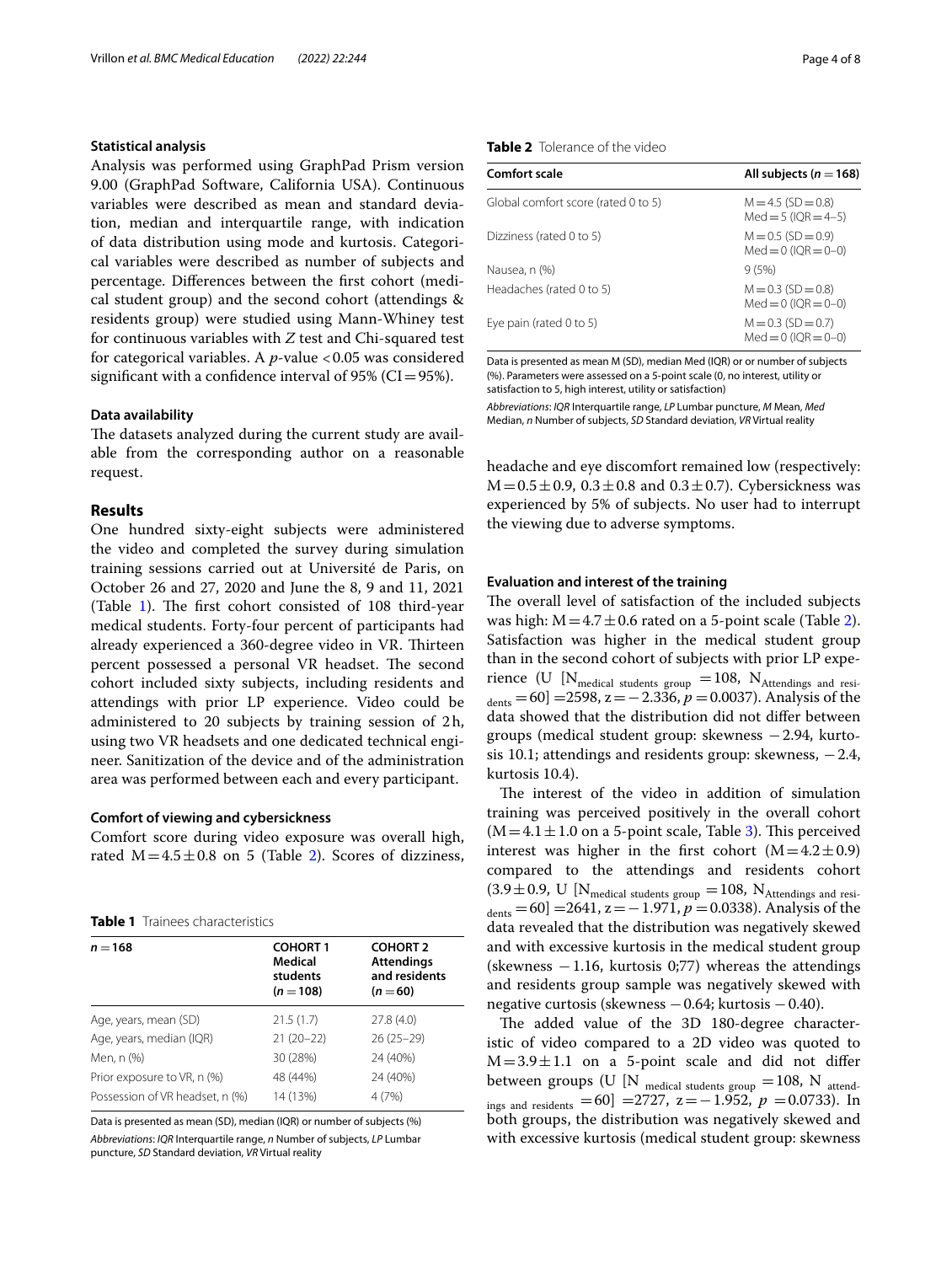# <span id="page-4-0"></span>**Table 3** Evaluation of the video

|                                                                             | All subjects ( $n = 168$ )                                            | <b>COHORT 1</b><br><b>Medical students</b><br>$(n = 108)$         | <b>COHORT 2</b><br><b>Residents and</b><br>attendings ( $n = 60$ )   | <b>Mann Withney</b><br>U | Two samples<br>Z-test | P-value*              |
|-----------------------------------------------------------------------------|-----------------------------------------------------------------------|-------------------------------------------------------------------|----------------------------------------------------------------------|--------------------------|-----------------------|-----------------------|
| Satisfaction level (rated<br>$0$ to 5)                                      | $M = 4.7$ (SD $\pm$ 0.6)<br>$Med = 5.0$ (IQR = 5-5)<br>Mode $=$ 5     | $M = 4.8$ (SD $\pm$ 0.5)<br>$Med = 5.0$ (IOR = 5-5)<br>Mode $=$ 5 | $M = 4.5$ (SD $\pm$ 0.7)<br>$Med = 5.0$ (IOR = 4-5)<br>Mode $=$ 5    | 2598                     | $-2.336$              | 0.0037                |
| Rated interest of VR in<br>addition to simulation<br>(rated 0 to 5)         | $M = 4.1$ (SD $\pm$ 1.0)<br>$Med = 4.0$ ( $IOR = 4-5$ )<br>Mode $=$ 5 | $M = 4.2$ (SD $\pm$ 0.9)<br>$Med = 4.5 (IOR = 4-5)$<br>$Mode = 4$ | $M = 3.9$ (SD = 0.9)<br>$Med = 4.0$ ( $OR = 3-5$ )<br>Mode $=$ 5     | 2641                     | $-1.971$              | 0.0338                |
| Rated interest of VR to 2D<br>video (rated 0 to 5)                          | $M = 3.9$ (SD $\pm$ 1.1)<br>$Med = 4.0$ (IOR = 3-4)<br>Mode $=$ 4     | $M = 4.0$ (SD $\pm$ 1.0)<br>$Med = 4.0$ (IOR = 4-5)<br>$Mode = 4$ | $M = 3.7$ (SD $\pm$ 1.2)<br>$Med = 4.0$ ( $OR = 3-5$ )<br>$Mode = 4$ | 2727                     | $-1.952$              | 0.0733                |
| Rated interest of extension<br>of VR for other procedures<br>(rated 0 to 5) | $M = 4.4$ (SD = 0.9)<br>$Med = 5.0$ (IQR $= 4-5$ )<br>Mode $=$ 5      | $M = 4.5$ (SD $\pm$ 0.9)<br>$Med = 5.0$ (IOR = 4-5)<br>Mode $=$ 5 | $M = 4.4$ (SD $\pm$ 0.9)<br>$Med = 5.0$ (IOR = 4-5)<br>Mode $=$ 5    | 3066                     | $-0.437$              | 0.4956                |
| Interested in having the 122 (73%)<br>video in open-access, n (%)           |                                                                       | 91 (84%)                                                          | 33 (55%)                                                             |                          |                       | $0.0001$ <sup>#</sup> |

Data is presented as mean M (±SD), median Med (IQR) and mode, or n, number of subjects (%). All parameters were assessed on a 5-point scale (0, no interest, utility or satisfaction to 5, high interest, utility or satisfaction)

\* LP-naïve medical students versus attending and residents group with prior LP experience, using Mann-Whitney test and Z-test

**#** Proportions of participants interested in having the video in open-access were compared using chi-squared

*Abbreviations*: *IQR* Interquartile range, *LP* Lumbar puncture, *M* Mean, *Med* Median, *n* Number of subjects, *SD* Standard deviation, *VR* Virtual reality

−1.17, kurtosis 1.29; attendings and residents group: skewness - 1.23, kurtosis 1.50).

Participants believed that the extension of VR to other medical procedures would be of high interest with a mean score of  $4.4 \pm 0.9$ , with no difference between groups (U [N  $_{\text{mediical students group}} = 108$ , N  $_{\text{attendings and resi-}$  $_{\text{dents}}$  =60] =3066, z = -0.437,  $p$  =0.4956). Distribution was negatively skewed and with excessive kurtosis in both sample (medical student group: skewness −2.29, kurtosis 6.00; attendings and residents group: skewness −1.21, kurtosis 0.35).

In addition, 73% of total participants were interested in being able to have the video in open access for repeated viewing. This interest was higher in the medical students cohort (84% versus 55%, chi-squared test, *P* <0.0001).

# **Discussion**

In this study, we report the development of a 180-degree stereoscopic LP video in clinical settings. The evaluation of this video in a pilot study on 168 subjects, including 108 LP naive–trainees, showed a good tolerance and feasibility and high satisfaction among the students. Thirdyear medical students rated higher the perceived benefts and interests of the experience than subjects with prior LP experience, suggesting a real added value of the video. Overall, it was found that implementing 180-degree VR video into LP training could provide a benefcial learning experience.

Previous studies have highlighted the promise of VR video in medical education [\[14,](#page-7-9) [17](#page-7-3), [24](#page-7-10), [25](#page-7-11)]. Interactive media and online materials provide engaging experience and can help in conceptualizing intricate 3D data (in surgery or anatomy) or integrating the sequences of technical medical procedures [\[12](#page-7-0), [13,](#page-7-12) [20](#page-7-5)]. In a survey by Sultan et al., 93% of 169 undergraduate medical students were willing to engage in VR support for medical education [[26\]](#page-7-13). Moreover, knowledge retention and skill acquisition scores were higher after a 360-degree video training compared to a classical lecture in a basic sciences module session. A meta-analysis on 21 studies reported higher accuracy in medical practice by people trained through VR for laparoscopic surgery training in 87% of cases compared to conventional training [[27](#page-7-14)].

LP is an essential tool in daily clinical practice and despite being a relatively safe procedure performed at the patient bedside, a negative attitude appears to persist both in general population and in medical students [[4](#page-6-2), [28\]](#page-7-15). In several studies, medical trainees associated LP with a high level of difficulty and a low level of confdence compared to other similar bedside procedures [[29](#page-7-16), [30](#page-7-17)]. The development of simulation-based training has allowed practice in a safe environment and signifcantly increased confdence and real life procedural skills [\[8](#page-6-5), [10](#page-6-8)].

Our aim was to develop a 180-degree video that would constitute an educational precursor to simulation session. Preliminary feedback received on this new teaching tool was positive. Our preliminary assessment showed that overall satisfaction score was high. We evaluated adverse symptoms including blurred vision, nausea and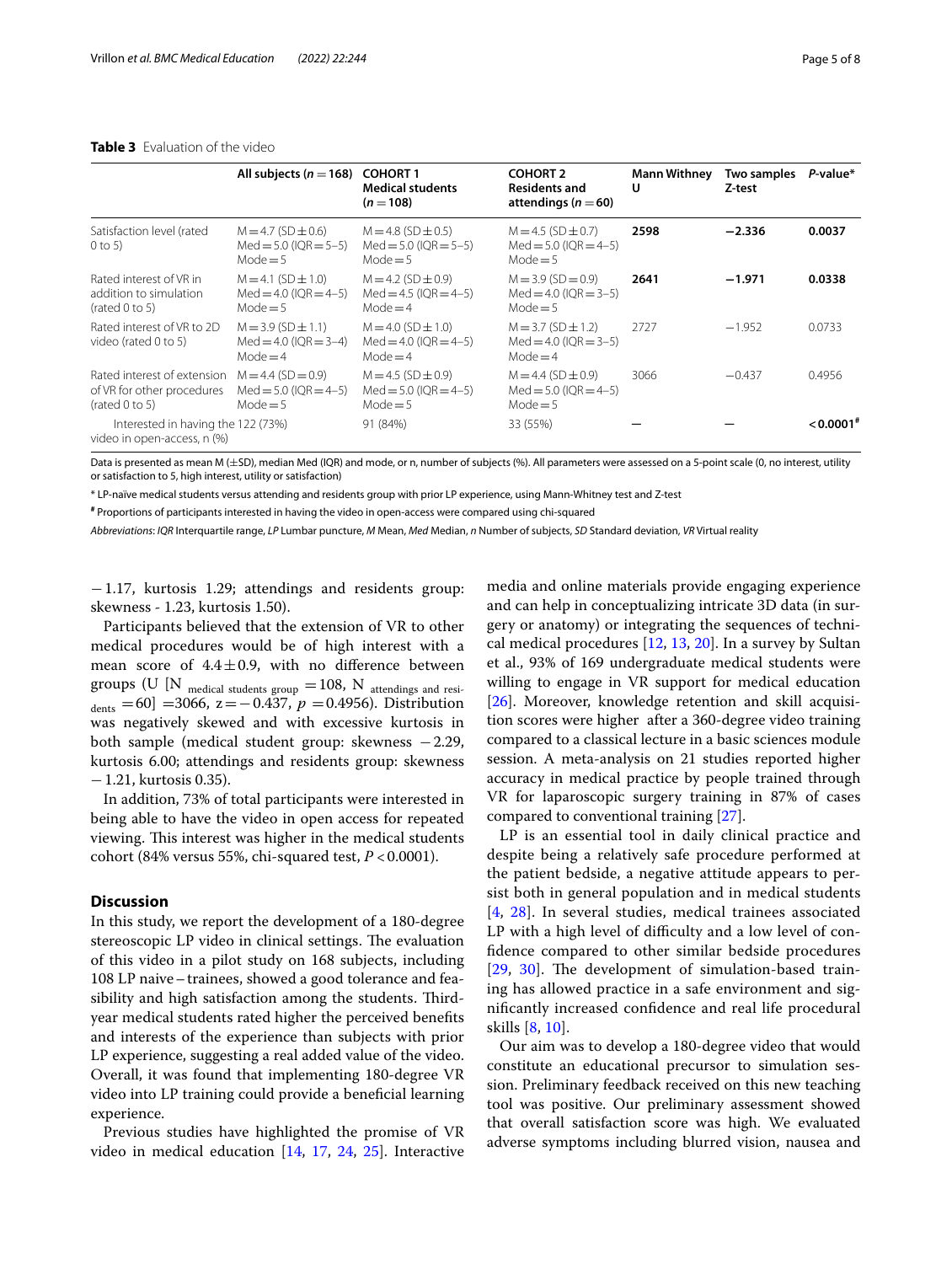headache: they were seldom experienced by our participants. Those symptoms, known as cybersickness, are a constellation of symptoms of discomfort and malaise produced by VR exposure, which can limit the use of the medium [[31\]](#page-7-18). Cybersickness has been reported to be frequent in head-mounted display and we believe that the choice of a fxed camera close to the operator view was beneficial regarding tolerance  $[32]$ . The video was evaluated as an interesting enhancement to the simulation training by both groups. In the student group, no participant refused the training. Moreover, we had a 100% rate of questionnaire response in students in favor of high engagement in the training. The short length of the video likely allowed participants to maintain their focus and participated to the high satisfaction, as previously reported [[19](#page-7-20)]. However, it is not clear how this high interest would evolve in time if the participants were to increase their familiarity with VR as the majority of participants had no prior 360° video or VR experience. Interestingly, the medical student cohort had a signifcantly higher satisfaction, perceived a higher interest in the video and were keener to have the video in open access for repeated use than the cohort of attendings and residents with prior LP experience. This suggests that the video provided them with additional content, probably on real-life setting conditions (patient and operator installation during the gesture, communication with the patient during the procedure) that was not given by the mannequin training and that was not perceived by subjects that had already performed LP. A randomized study on 34 medical students showed that training in a simulated setting on endoscopy improved communication skills compared to students who underwent classical theoretical learning [[33\]](#page-7-21). We believe that our tutorial provided insights on interaction and communication with the patient undergoing the LP, thus supporting the learning of medical-related social skills. The 3D characteristic of the video was seen as an addition of moderate interest compared to conventional 2-dimension video. It is known that the perceived interest of 3D increases with the interaction level, lower in a passive video, which could account for this lower rating [[14](#page-7-9)].

Ros et al. developed a 3D LP that increased success in performing LP procedure on a simulator compared to a regular lecture [[34\]](#page-7-22). Students trained with VR displayed reduced latency and made fewer technical errors when performing the LP on the mannequin. Conversely, they performed worse on an oral examination, stressing that the beneft were in precisely and accurately transferring the generalized skill set of the LP on the mannequin. Thus, the immersive tutorial had a specific positive effect on procedural learning, adding evidence on the potential of 3D video. It had also been reported that using a learner's (frst person) perspective in a video better promotes learning of an assembly task, compared to presenting video examples from a third-person perspective [[35\]](#page-7-23). Further elaborating on the concept of Immersive VR Application in the First Person point of view (IVRA-FPV), Ros et al. results on LP training confrm that using frst-person point of view improves medical students' retention of their practical knowledge [\[34,](#page-7-22) [36](#page-7-24)].

Thus, the innovative association of a 3D video providing education about patients installation and full conduct of the procedure in 'real life' and of a simulators training allowing for technical skills acquisition that we propose could be an optimal teaching method.

VR 180– or 360-degree video presents with several advantages. On a technical level, the material requirement is low: a connected screen device (VR headset, computer or mobile device) on which the video has been charged is the only required material. Each group can perform the activity in any environment being provided with the VR headset. A large number of trainees can use this tool simultaneously and its viewing can be repeated as needed. There is no need for continuous supervision. On a practical level, it was easy to produce, compared to immersive VR where the production is time consuming and often requires a large production team. The video could be recorded and edited within a few days. The low cost is also a signifcant aspect when considering applying it into education especially for low-income settings. Finally, the video modality allows for remote teaching, which is very valuable in the current Covid pandemic context and the associated need to restrict physical contact [[36,](#page-7-24) [37\]](#page-7-25).

We made the choice of a VR 180-degree video [\[38](#page-7-26)]. Evolving in a 180-degree space, viewers focus could be guided in a stereoscopic first-person point of view. The video did not provide a full immersion as in 360 degrees or the ability to look in any direction, but in our cases, it was not needed as the patient's back and the hands of the operator were the points of interest. It has been shown that the use of images recorded from each eye allows for better immersion, characterized by a real sense of 'pres-ence' [\[39](#page-7-27)]. The 180-degree format also eliminated resolution and bandwidth issues that can be observed with a 360-VR video format.

Our study has several limitations. VR is a relatively new pedagogical technique, so there is no high-quality evidence on the efectiveness of VR – based teaching. Evaluation of the efect of the video training on the performance of LP for the frst time on a patient will be the next step of assessment, as it was done for evaluation of simulation training  $[8]$  $[8]$ . A better perception of beneft could also be achieved by involving students from several academic levels. Recording diferent clinical situations (LP procedure on an obese subject or in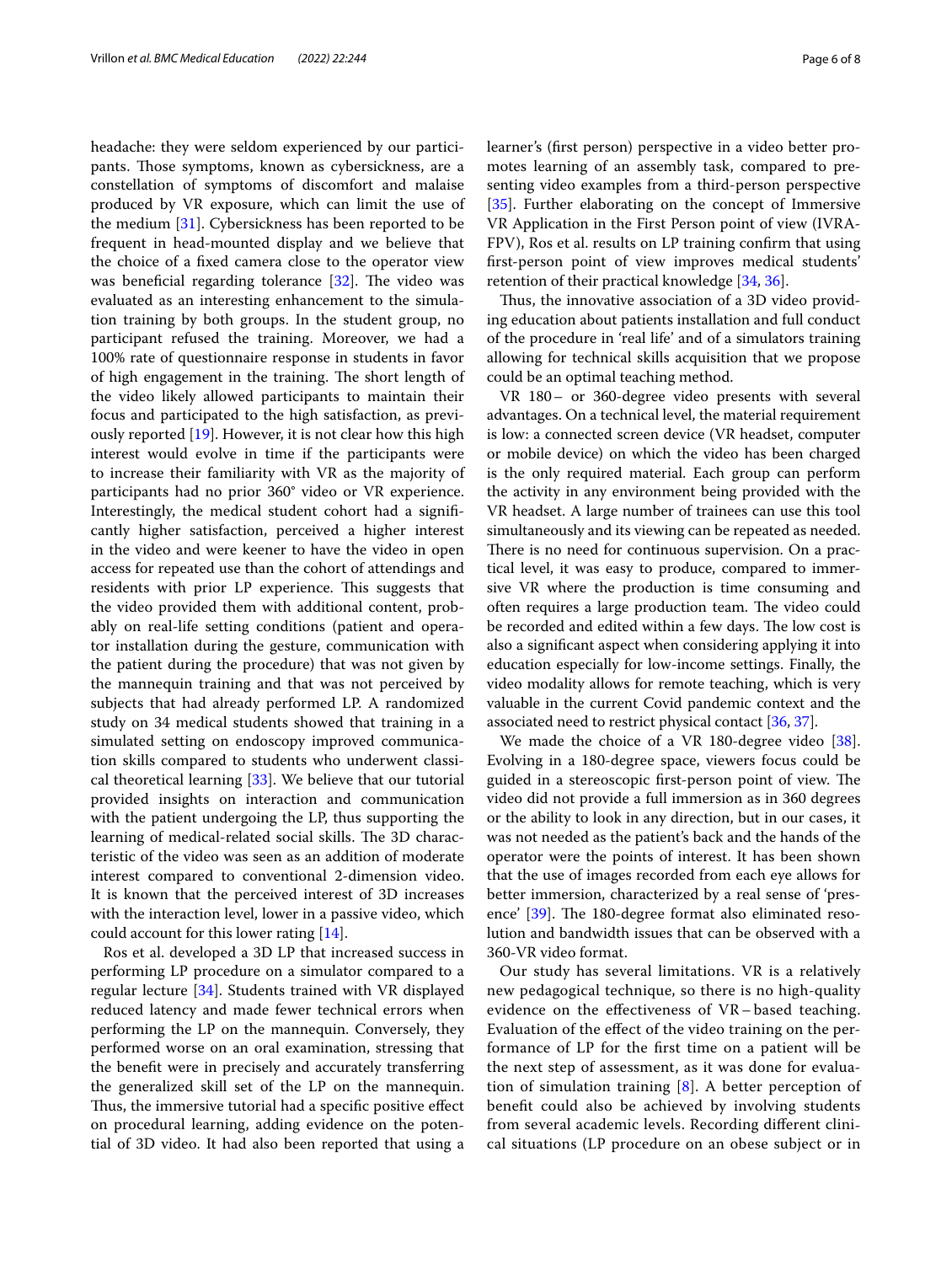lateral decubitus) would also allow students to confront themselves to the diferent situations a physician can encounter in clinical practice [[40\]](#page-7-28). Some of the users encountered cybersickness, a phenomenon that is well described in the literature [\[41](#page-7-29)]. Nevertheless as the camera in our video was stationary and contents was of low speed, virtual reality-induced sickness was minimized. All in all, we think our results open a door for future studies to further investigate the development of a VR-based LP training system by demonstrating the feasibility of the administration of the video and encouraging data regarding students' interest.

## **Conclusion**

We could develop an innovative VR 180-degree video for LP training. We provide to the community a sample of lumbar puncture VR video that can be freely used for future teaching. In a pilot cohort, the video could be efficiently implemented and its perceived interest and added value to the simulation training was evaluated as high by medical students. A future study will be needed to confrm that our VR video adds value to already established LP simulation training and establish whether it is a valuable tool to improve student learning and LP performance in real-life.

#### **Abbreviations**

3D: Three dimensions; LP: Lumbar puncture; VR: Virtual reality; SD: Standard deviation.

# **Supplementary Information**

The online version contains supplementary material available at [https://doi.](https://doi.org/10.1186/s12909-022-03317-7) [org/10.1186/s12909-022-03317-7](https://doi.org/10.1186/s12909-022-03317-7).

<span id="page-6-7"></span>**Additional fle 1.**

#### **Acknowledgements**

The authors would like to thank the patients and the physicians that took part in the video; the simulation training platform iLumens Paris Nord, Université de Paris, Paris France; MédiTICE UFR de Médecine.

#### **Authors' contributions**

JD and CP have designed the study, written the protocol and submitted ethics. LGM, PFC, PP and ED have allowed for technical platform access, designed and engineered the 180-degree video and organized VR headset deployment. CP, JD, AV and LGM have performed the administration and evaluation of the video. AV, LGM, PFC, PP, ED, CP and JD have analyzed the data and written the article. All authors have read and approved the manuscript.

#### **Funding**

This work has been supported by the pedagogic innovation department of the Denis Diderot University, Paris under Grant IN2019.

#### **Availability of data and materials**

Data is available from the corresponding author upon reasonable request.

#### **Declarations**

#### **Ethics approval and consent to participate**

This project has received approval from the local Ethic committee University Hospital Lariboisère Fernand Widal (CE). The study conforms with World Medical Association Declaration of Helsinki. Informed consent was obtained from all subjects. Patients flmed for the video gave written and oral consents to difuse the video to students and for academic publication in an online openaccess publication. Faces were blurred during video processing to prevent identifcation. Students participating in the study gave informed consent and additional consent was obtained for the picture displaying the video administration for publication in an online open-access publication.

#### **Consent for publication**

Informed consent from all subjects and/or their legal guardian(s) for publication of identifying information/images in an online open-access publication has been obtained.

#### **Competing interests**

The authors do not report any disclosure regarding this work.

#### **Author details**

<sup>1</sup> Cognitive Neurology Centre, GHU APHP Nord University Hospital Lariboisière Fernand-Widal, Paris, France.<sup>2</sup> Université de Paris, INSERM U1144, Therapeutic Optimization in Neuropsychopharmacology, Paris, France.<sup>3</sup> Université de Paris, Simulation department, iLumens Paris Nord, Medical School, Paris, France. <sup>4</sup>Université de Paris, Inserm U1153, Epidemiology of Ageing and Neurodegenerative diseases, Paris, France.

## Received: 4 August 2021 Accepted: 28 February 2022 Published online: 04 April 2022

#### **References**

- <span id="page-6-0"></span>Shaw LM, Arias J, Blennow K, Galasko D, Molinuevo JL, Salloway S, et al. Appropriate use criteria for lumbar puncture and cerebrospinal fuid testing in the diagnosis of Alzheimer's disease. Alzheimers Dement. 2018;14:1505–21.
- 2. Wright BLC, Lai JTF, Sinclair AJ. Cerebrospinal fuid and lumbar puncture: a practical review. J Neurol. 2012;259:1530–45.
- <span id="page-6-1"></span>3. Costerus JM, Brouwer MC, van de Beek D. Technological advances and changing indications for lumbar puncture in neurological disorders. Lancet Neurol. 2018;17:268–78.
- <span id="page-6-2"></span>4. Duits FH, Martinez-Lage P, Paquet C, Engelborghs S, Lleó A, Hausner L, et al. Performance and complications of lumbar puncture in memory clinics: results of the multicenter lumbar puncture feasibility study. Alzheimers Dement. 2016;12:154–63.
- 5. Engelborghs S, Niemantsverdriet E, Struyfs H, Blennow K, Brouns R, Comabella M, et al. Consensus guidelines for lumbar puncture in patients with neurological diseases. Alzheimers Dement (Amst). 2017;8:111–26.
- <span id="page-6-3"></span>6. Paquet C, Latour F, Saulnier I, Hanon O. Multicenter study on lumbar puncture indication, clinical practice and feasibility. Rev Neurol (Paris). 2012;168:28–32.
- <span id="page-6-4"></span>Henriksen MJV, Wienecke T, Kristiansen J, Park YS, Ringsted C, Konge L. Opinion and special articles: stress when performing the frst lumbar puncture may compromise patient safety. Neurology. 2018;90:981–7.
- <span id="page-6-5"></span>Gaubert S, Blet A, Dib F, Ceccaldi P-F, Brock T, Calixte M, et al. Positive efects of lumbar puncture simulation training for medical students in clinical practice. BMC Med Educ. 2021;21:18.
- 9. Lydon S, Reid McDermott B, Ryan E, O'Connor P, Dempsey S, Walsh C, et al. Can simulation-based education and precision teaching improve paediatric trainees' behavioural fuency in performing lumbar puncture? A pilot study. BMC Med Educ. 2019;19.
- <span id="page-6-8"></span>10. Barsuk JH, Cohen ER, Caprio T, McGaghie WC, Simuni T, Wayne DB. Simulation-based education with mastery learning improves residents' lumbar puncture skills. Neurology. 2012;79:132–7.
- <span id="page-6-6"></span>11. Akaishi Y, Okada Y, Lee-Jayaram J, Seo JS, Yamada T, Berg BW. Validity evidence of a task trainer for normal and difficult lumbar puncture: a cross-sectional study. Medicine (Baltimore). 2020;99:e22622.